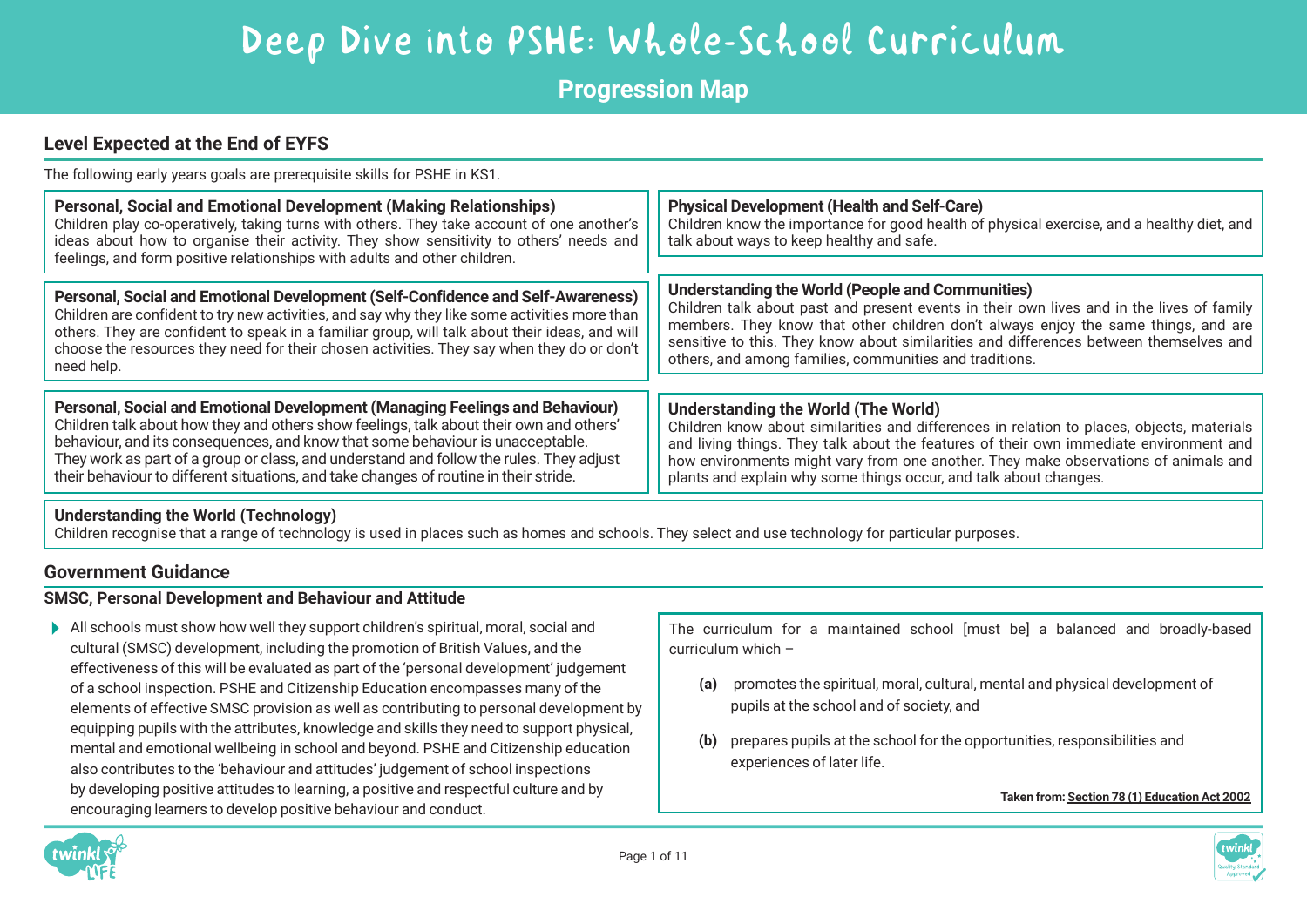## **Safeguarding**

- The **[statutory guidance on safeguarding for children in schools and colleges](https://www.gov.uk/government/publications/keeping-children-safe-in-education--2)** requires schools to 'ensure that children are taught about safeguarding, including online safety. Schools should consider this as part of providing a broad and balanced curriculum'. Effective PSHE education supports safeguarding by delivering protective learning opportunities on a range of potential safeguarding issues identified by Ofsted in the guidance **Inspecting [Safeguarding in Early Years, Education and Skills Settings](https://assets.publishing.service.gov.uk/government/uploads/system/uploads/attachment_data/file/828763/Inspecting_safeguarding_in_early_years__education_and_skills.pdf)**, including:
	- neglect
	- physical abuse
	- sexual abuse
	- emotional abuse
	- bullying, including online bullying and prejudice-based bullying
	- racist, disability and homophobic or transphobic abuse
	- gender-based violence/violence against women and girls
	- peer-on-peer abuse, such as sexual violence and harassment
	- radicalisation and/or extremist behaviour
	- risks linked to using technology and social media, including online bullying; the risks of being groomed online for exploitation or radicalisation; and risks of accessing and generating inappropriate content, for example 'sexting'
	- substance misuse
	- domestic abuse
	- female genital mutilation
	- forced marriage
	- poor parenting

## **Curriculum**

- Although PSHE and Citizenship are non-statutory subjects for maintained schools, the **[National Curriculum Framework](https://www.gov.uk/government/publications/national-curriculum-in-england-framework-for-key-stages-1-to-4/the-national-curriculum-in-england-framework-for-key-stages-1-to-4)** states that all state schools 'should make provision for personal, social, health and economic education (PSHE), drawing on good practice'. All schools have an obligation to promote the fundamental British Values of democracy, the rule of law, individual liberty and mutual respect and tolerance of those with different faiths and beliefs, all of which fall within the non-statutory **[Programme of Study for](https://assets.publishing.service.gov.uk/government/uploads/system/uploads/attachment_data/file/402173/Programme_of_Study_KS1_and_2.pdf)  [Citizenship at KS1 and KS2](https://assets.publishing.service.gov.uk/government/uploads/system/uploads/attachment_data/file/402173/Programme_of_Study_KS1_and_2.pdf)**.
- ▶ The 2019 Guidance for Personal, Social, Health and Economic (PSHE) education states that 'personal, social, health and economic (PSHE) education is an important and necessary part of all pupils' education. All schools should teach PSHE, drawing on good practice, and this expectation is outlined in the introduction to the proposed new national curriculum'.

We expect schools to use their PSHE education programme to equip pupils with a sound understanding of risk and with the knowledge and skills necessary to make safe and informed decisions.

Schools should seek to use PSHE education to build, where appropriate, on the statutory content already outlined in the national curriculum, the basic school curriculum and in statutory guidance on: drug education, financial education, sex and relationship education (SRE) and the importance of physical activity and diet for a healthy lifestyle.

#### **Taken from: [Guidance for Personal, Social, Health and Economic \(PSHE\) Education 2019](https://www.gov.uk/government/publications/personal-social-health-and-economic-education-pshe/personal-social-health-and-economic-pshe-education#personal-social-health-and-economic-education)**

▶ Two key aspects of PSHE education, Relationships Education and Health Education, has been compulsory in all primary schools since 2020. PSHE education is compulsory in independent schools.



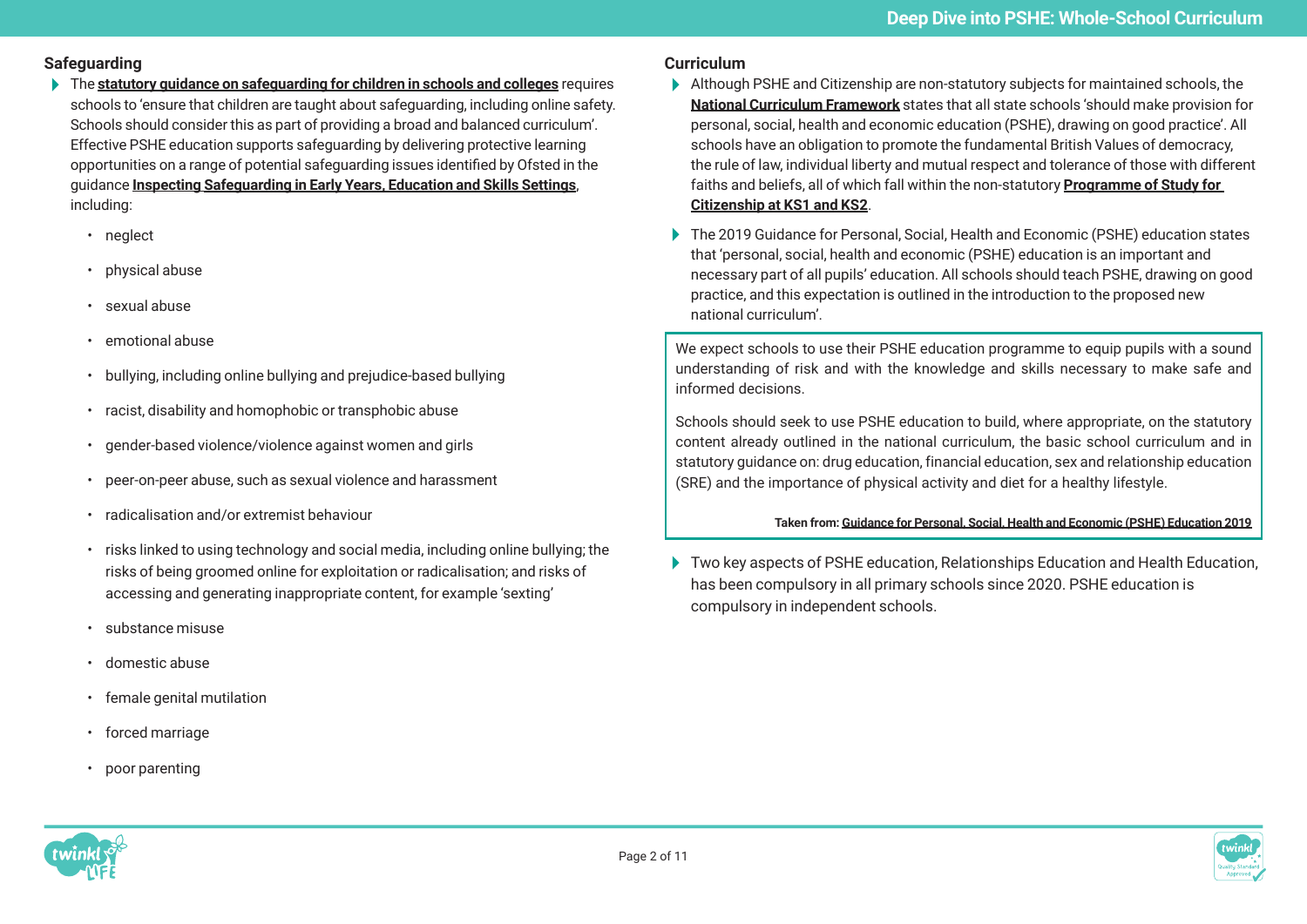## **Learning Outcomes and Core Themes**

**Our resources for PSHE and Citizenship have been produced so that they are fully in line with the Learning Outcomes and Core Themes outlined in the PSHE Association [Programme of Study w](https://www.pshe-association.org.uk/curriculum-and-resources/resources/programme-study-pshe-education-key-stages-1%E2%80%935)hich is widely used by schools in England and is recommended and referred to by the DfE in all key documentation relating to PSHE provision in schools.**

**The PSHE Association Programme of Study is based on three core themes within which there is broad overlap and flexibility.**

| <b>Health and Wellbeing</b><br>Relationships | Living in the Wider World |
|----------------------------------------------|---------------------------|
|----------------------------------------------|---------------------------|

#### **Order of Study**

Here is a suggested order for teaching the units in the Twinkl Life PSHE and Citizenship Scheme of Work.

|                   | <b>Autumn 1</b>  | <b>Autumn 2</b>                 | <b>Spring 1</b>                  | <b>Spring 2</b>               | Summer 1                             | Summer 2                              |
|-------------------|------------------|---------------------------------|----------------------------------|-------------------------------|--------------------------------------|---------------------------------------|
| Year 1            | <b>KS1 TEAM</b>  | <b>KS1 Think Positive</b>       | <b>KS1 Diverse Britain</b>       | <b>KS1 Be Yourself</b>        | <b>KS1 It's My Body</b>              | <b>KS1 Aiming High (Living in the</b> |
|                   | (Relationships)  | (Health and Wellbeing)          | (Living in the Wider World)      | (Relationships)               | (Health and Wellbeing)               | Wider World)                          |
| Year 2            | <b>KS1 VIPs</b>  | <b>KS1 Safety First (Health</b> | <b>KS1 One World (Living in</b>  | <b>KS1 Digital Wellbeing</b>  | <b>KS1 Money Matters</b>             | <b>KS1 Growing Up</b> (Health and     |
|                   | (Relationships)  | and Wellbeing)                  | the Wider World)                 | (Relationships)               | (Living in the Wider World)          | Wellbeing)                            |
| Year <sub>3</sub> | <b>LKS2 TEAM</b> | <b>LKS2 Think Positive</b>      | <b>LKS2 Diverse Britain</b>      | <b>LKS2 Be Yourself</b>       | <b>LKS2 It's My Body</b> (Health and | <b>LKS2 Aiming High (Living in</b>    |
|                   | (Relationships)  | (Health and Wellbeing)          | (Living in the Wider World)      | (Relationships)               | Wellbeing)                           | the Wider World)                      |
| Year 4            | <b>LKS2 VIPs</b> | <b>LKS2 Safety First</b>        | <b>LKS2 One World</b>            | <b>LKS2 Digital Wellbeing</b> | <b>LKS2 Money Matters</b>            | <b>LKS2 Growing Up</b> (Health and    |
|                   | (Relationships)  | (Health and Wellbeing)          | (Living in the Wider World)      | (Relationships)               | (Living in the Wider World)          | Wellbeing)                            |
| Year 5            | <b>UKS2 TEAM</b> | <b>UKS2 Think Positive</b>      | <b>UKS2 Diverse Britain</b>      | <b>UKS2 Be Yourself</b>       | <b>UKS2 It's My Body</b>             | <b>UKS2 Aiming High (Living in</b>    |
|                   | (Relationships)  | (Health and Wellbeing)          | (Living in the Wider World)      | (Relationships)               | (Health and Wellbeing)               | the Wider World)                      |
| Year 6            | <b>UKS2 VIPS</b> | <b>UKS2 Safety First</b>        | <b>UKS2 One World (Living in</b> | <b>UKS2 Digital Wellbeing</b> | <b>UKS2 Money Matters</b>            | <b>UKS2 Growing Up</b> (Health and    |
|                   | (Relationships)  | (Health and Wellbeing)          | the Wider World)                 | (Relationships)               | (Living in the Wider World)          | Wellbeing)                            |

However, each unit of the Twinkl Life PSHE and Citizenship Scheme of Work is independent so they can be taught in any order to complement the wider school curriculum.



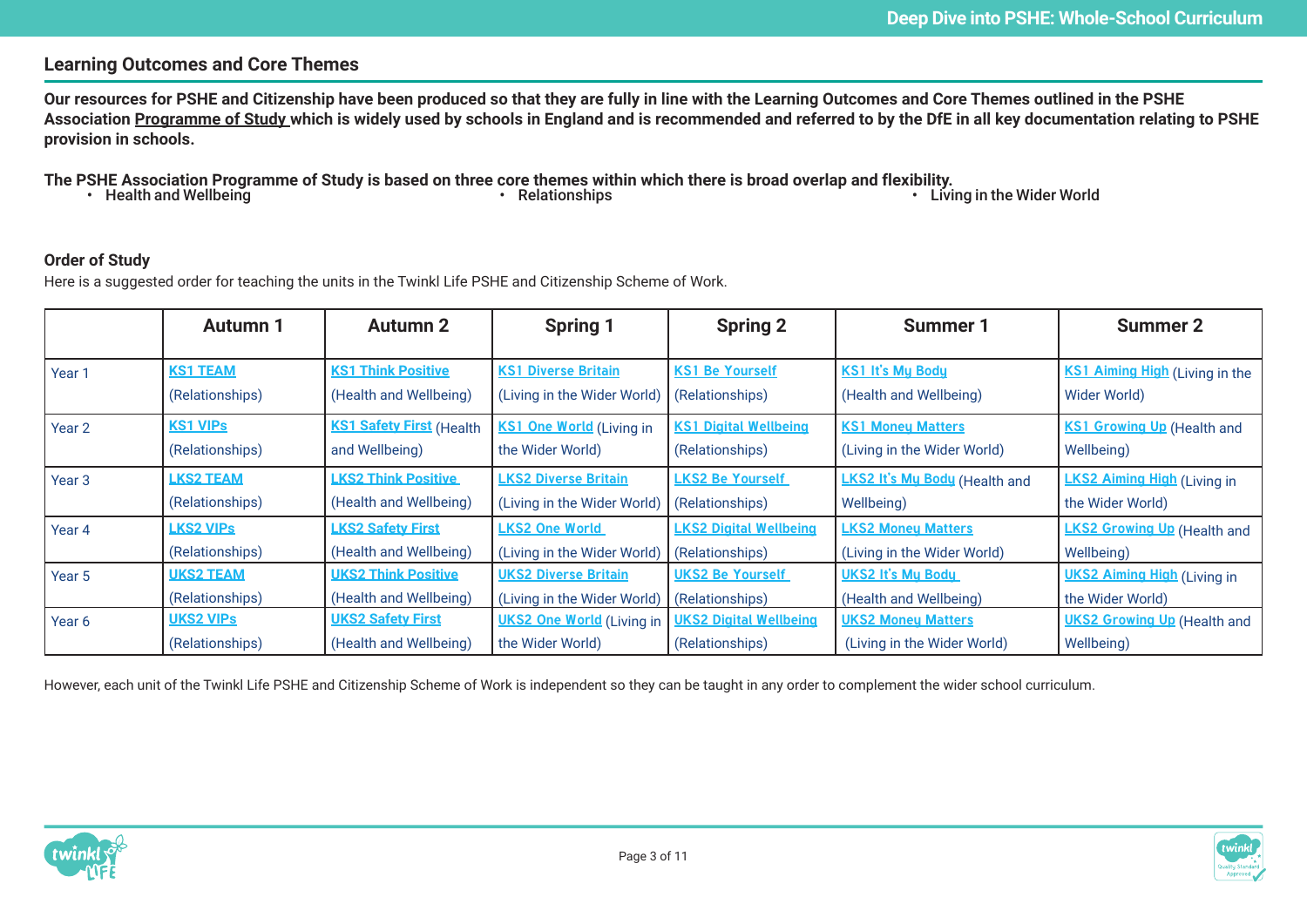# **Health and Wellbeing KS1**

| H1. about what keeping healthy means; different ways to keep healthy                                                       | H17. about things that help people feel good (e.g. playing outside, doing things they enjoy,<br>spending time with family, getting enough sleep) |  |
|----------------------------------------------------------------------------------------------------------------------------|--------------------------------------------------------------------------------------------------------------------------------------------------|--|
| H2. about foods that support good health and the risks of eating too much sugar                                            | H18. different things they can do to manage big feelings, to help calm themselves down and/                                                      |  |
| H3. about how physical activity helps us to stay healthy; and ways to be physically active everyday                        | or change their mood when they don't feel good                                                                                                   |  |
| H4. about why sleep is important and different ways to rest and relax                                                      | H19. to recognise when they need help with feelings; that it is important to ask for help with<br>feelings; and how to ask for it                |  |
| H5. simple hygiene routines that can stop germs from spreading                                                             | H20. about change and loss (including death); to identify feelings associated with this; to                                                      |  |
| H6. that medicines (including vaccinations and immunisations and those that support allergic                               | recognise what helps people to feel better                                                                                                       |  |
| reactions) can help people to stay healthy                                                                                 | H21. to recognise what makes them special                                                                                                        |  |
| H7. about dental care and visiting the dentist; how to brush teeth correctly; food and drink that<br>support dental health | H22. to recognise the ways in which we are all unique                                                                                            |  |
| H8. how to keep safe in the sun and protect skin from sun damage                                                           | H23. to identify what they are good at, what they like and dislike                                                                               |  |
| H9. about different ways to learn and play; recognising the importance of knowing when to take                             | <b>H24.</b> how to manage when finding things difficult                                                                                          |  |
| a break from time online or TV                                                                                             | H25. to name the main parts of the body including external genitalia (e.g. vulva, vagina,                                                        |  |
| <b>H10.</b> about the people who help us to stay physically healthy                                                        | penis, testicles)                                                                                                                                |  |
| H11. about different feelings that humans can experience                                                                   | H26. about growing and changing from young to old and how people's needs change                                                                  |  |
| H <sub>12</sub> . how to recognise and name different feelings                                                             | H27. about preparing to move to a new class/year group                                                                                           |  |
| H13. how feelings can affect people's bodies and how they behave                                                           | H28. about rules and age restrictions that keep us safe                                                                                          |  |
| H14. how to recognise what others might be feeling                                                                         | H29. to recognise risk in simple everyday situations and what action to take to minimise harm                                                    |  |
| H15. to recognise that not everyone feels the same at the same time, or feels the same about<br>the same things            | H30. about how to keep safe at home (including around electrical appliances) and fire safety<br>(e.g. not playing with matches and lighters)     |  |
| H16. about ways of sharing feelings; a range of words to describe feelings                                                 | H31. that household products (including medicines) can be harmful if not used correctly                                                          |  |



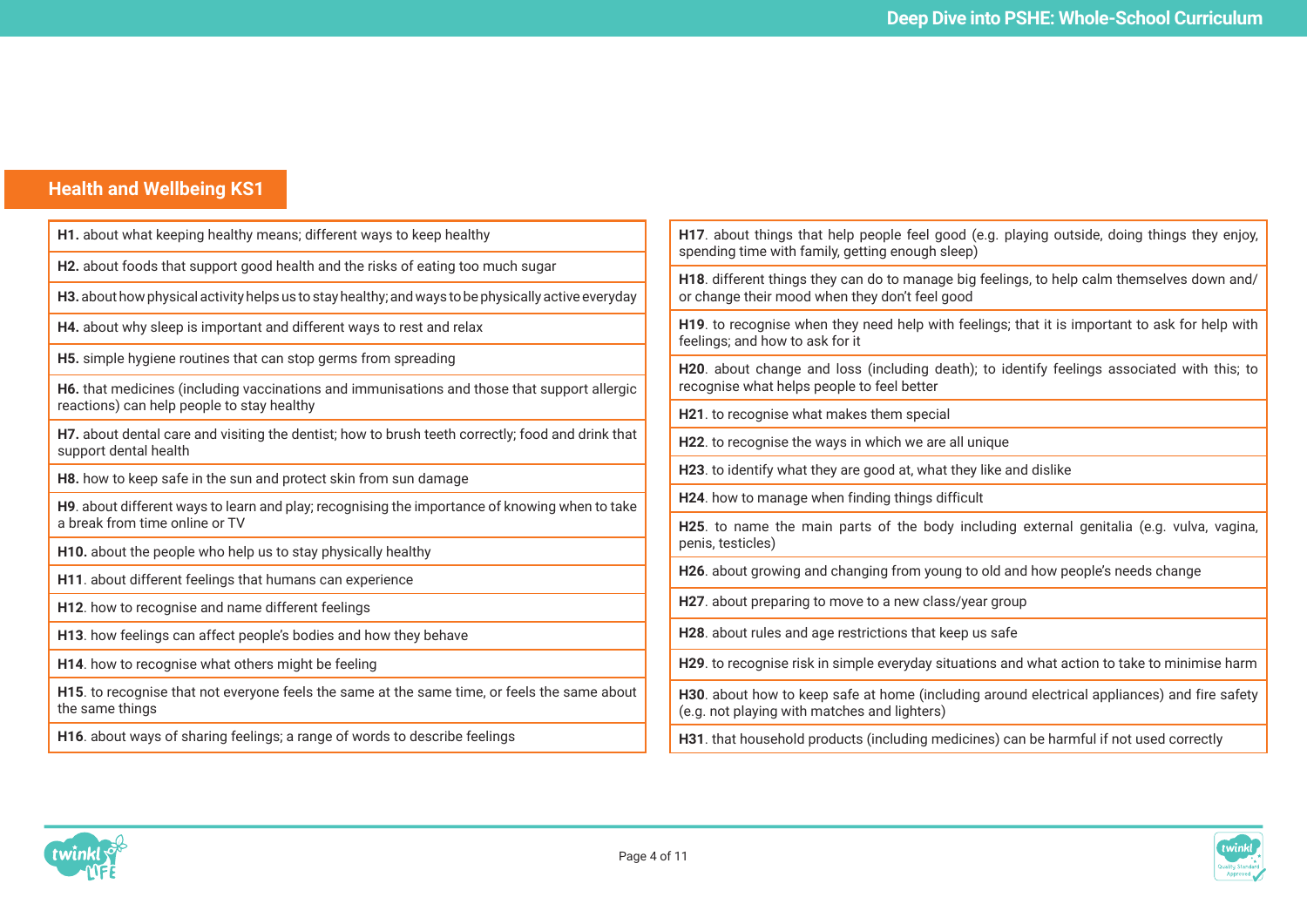**H32**. ways to keep safe in familiar and unfamiliar environments (e.g. beach, shopping centre, park, swimming pool, on the street) and how to cross the road safely

**H33.** about the people whose job it is to help keep us safe

**H34**. basic rules to keep safe online, including what is meant by personal information and what should be kept private; the importance of telling a trusted adult if they come across something that scares them

## **Health and Wellbeing KS2**

**H1.** how to make informed decisions about health

**H2.** about the elements of a balanced, healthy lifestyle

**H3.** about choices that support a healthy lifestyle, and recognise what might influence these

**H4.** how to recognise that habits can have both positive and negative effects on a healthy lifestyle

**H5.** about what good physical health means; how to recognise early signs of physical illness

**H6.** about what constitutes a healthy diet; how to plan healthy meals; benefits to health and wellbeing of eating nutritionally rich foods; risks associated with not eating a healthy diet including obesity and tooth decay.

**H7.** how regular (daily/weekly) exercise benefits mental and physical health (e.g. walking or cycling to school, daily active mile); recognise opportunities to be physically active and some of the risks associated with an inactive lifestyle

**H8.** about how sleep contributes to a healthy lifestyle; routines that support good quality sleep; the effects of lack of sleep on the body, feelings, behaviour and ability to learn

**H9**. that bacteria and viruses can affect health; how everyday hygiene routines can limit the spread of infection; the wider importance of personal hygiene and how to maintain it

**H10.** how medicines, when used responsibly, contribute to health; that some diseases can be prevented by vaccinations and immunisations; how allergies can be managed

**H11** how to maintain good oral hygiene (including correct brushing and flossing); why regular visits to the dentist are essential; the impact of lifestyle choices on dental care (e.g. sugar consumption/acidic drinks such as fruit juices, smoothies and fruit teas; the effects of smoking)

**H12**. about the benefits of sun exposure and risks of overexposure; how to keep safe from sun damage and sun/heat stroke and reduce the risk of skin cancer

**H35**. about what to do if there is an accident and someone is hurt

**H36**. how to get help in an emergency (how to dial 999 and what to say)

**H37**. about things that people can put into their body or on their skin; how these can affect how people feel

**H13**. about the benefits of the internet; the importance of balancing time online with other activities; strategies for managing time online

**H14**. how and when to seek support, including which adults to speak to in and outside school, if they are worried about their health

**H15**. that mental health, just like physical health, is part of daily life; the importance of taking care of mental health

**H16**. about strategies and behaviours that support mental health — including how good quality sleep, physical exercise/time outdoors, being involved in community groups, doing things for others, clubs, and activities, hobbies and spending time with family and friends can support mental health and wellbeing

**H17**. to recognise that feelings can change over time and range in intensity

**H18**. about everyday things that affect feelings and the importance of expressing feelings

**H19**. a varied vocabulary to use when talking about feelings; about how to express feelings in different ways

**H20**. strategies to respond to feelings, including intense or conflicting feelings; how to manage and respond to feelings appropriately and proportionately in different situations

**H21**. to recognise warning signs about mental health and wellbeing and how to seek support for themselves and others

**H22**. to recognise that anyone can experience mental ill health; that most difficulties can be resolved with help and support; and that it is important to discuss feelings with a trusted adult

**H23**. about change and loss, including death, and how these can affect feelings; ways of expressing and managing grief and bereavement





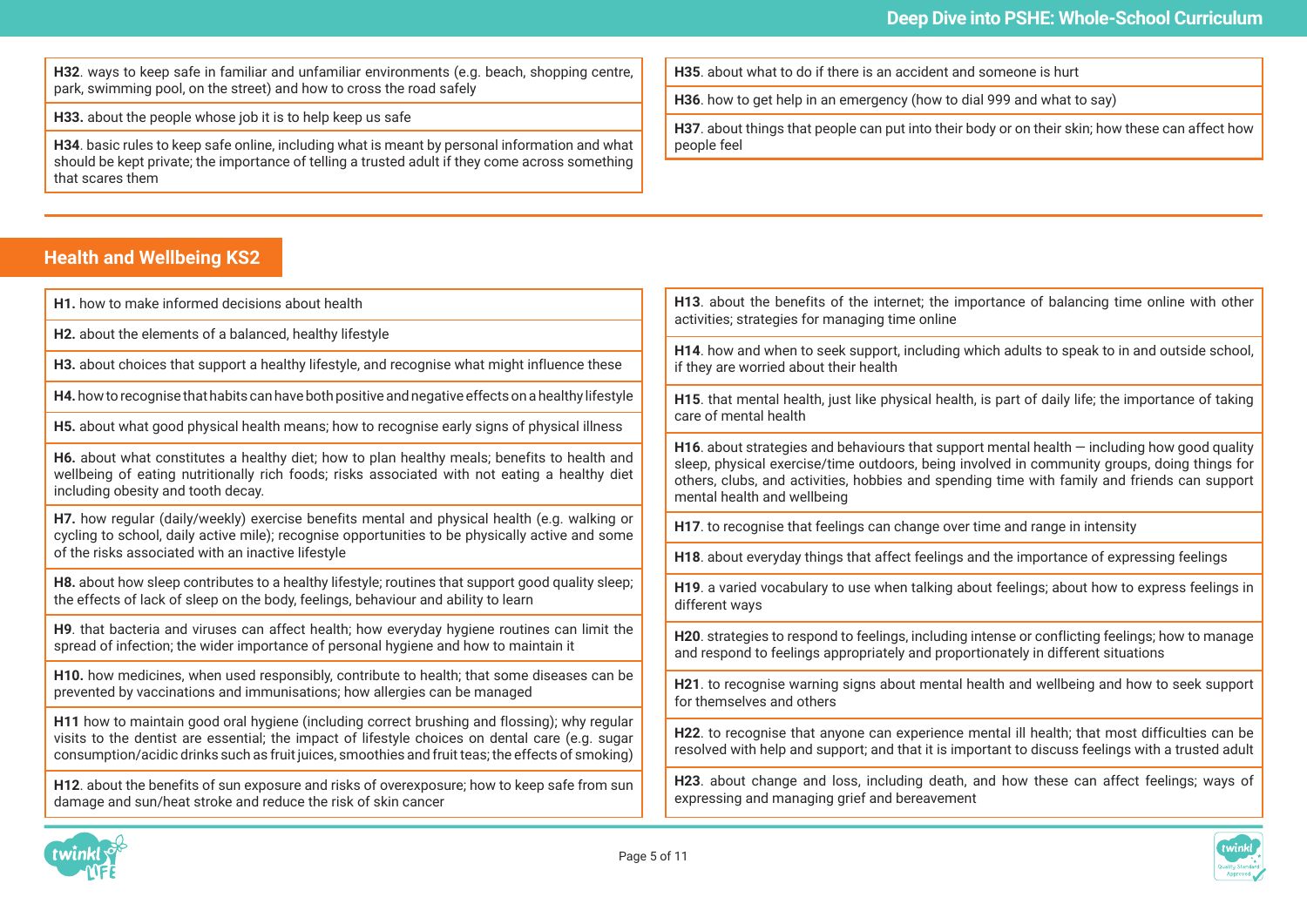**H24**. problem-solving strategies for dealing with emotions, challenges and change, including the transition to new schools

**H25**. about personal identity; what contributes to who we are (e.g. ethnicity, family, gender, faith, culture, hobbies, likes/dislikes)

**H26**. that for some people gender identity does not correspond with their biological sex

**H27**. to recognise their individuality and personal qualities

**H28**. to identify personal strengths, skills, achievements and interests and how these contribute to a sense of self-worth

**H29**. about how to manage setbacks/perceived failures, including how to re-frame unhelpful thinking

**H30**. to identify the external genitalia and internal reproductive organs in males and females and how the process of puberty relates to human reproduction

**H31**. to identify the external genitalia and internal reproductive organs in males and females and how the process of puberty relates to human reproduction

**H32**. about how hygiene routines change during the time of puberty, the importance of keeping clean and how to maintain personal hygiene

**H33.** about the processes of reproduction and birth as part of the human life cycle; how babies are conceived and born (and that there are ways to prevent a baby being made); how babies need to be cared for<sup>1</sup>

**H34**. about where to get more information, help and advice about growing and changing, especially about puberty

**H35**. about the new opportunities and responsibilities that increasing independence may bring

**H36**. strategies to manage transitions between classes and key stages

**H37**. reasons for following and complying with regulations and restrictions (including age restrictions); how they promote personal safety and wellbeing with reference to social media, television programmes, films, games and online gaming

**H38**. how to predict, assess and manage risk in different situations

**H39**. about hazards (including fire risks) that may cause harm, injury or risk in the home and what they can do reduce risks and keep safe

**H40**. about the importance of taking medicines correctly and using household products safely, (e.g. following instructions carefully)

**H41**. strategies for keeping safe in the local environment or unfamiliar places (rail, water, road) and firework safety; safe use of digital devices when out and about

**H42**. about the importance of keeping personal information private; strategies for keeping safe online, including how to manage requests for personal information or images of themselves and others; what to do if frightened or worried by something seen or read online and how to report concerns, inappropriate content and contact

H43. about what is meant by first aid; basic techniques for dealing with common injuries<sup>2</sup>

**H44**. how to respond and react in an emergency situation; how to identify situations that may require the emergency services; know how to contact them and what to say

**H45**. that female genital mutilation (FGM) is against British law, what to do and whom to tell if they think they or someone they know might be at risk $3$ 

**H46**. about the risks and effects of legal drugs common to everyday life (e.g. cigarettes, e-cigarettes/vaping, alcohol and medicines) and their impact on health; recognise that drug use can become a habit which can be difficult to break

**H47**. to recognise that there are laws surrounding the use of legal drugs and that some drugs are illegal to own, use and give to others

**H48**. about why people choose to use or not use drugs (including nicotine, alcohol and medicines);

**H49**. about the mixed messages in the media about drugs, including alcohol and smoking/vaping

**H50**. about the organisations that can support people concerning alcohol, tobacco and nicotine or other drug use; people they can talk to if they have concerns





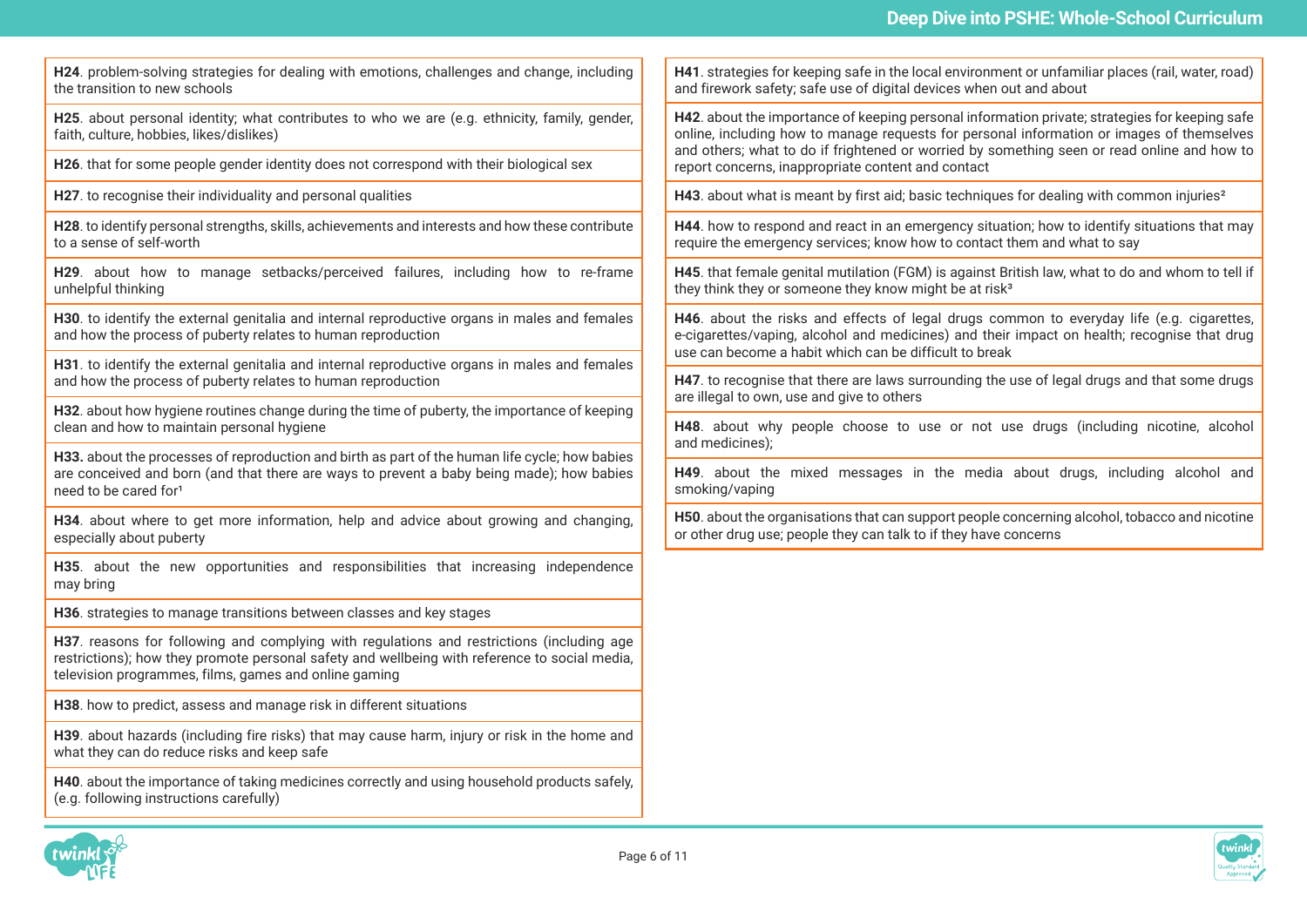twin

# **Relationships KS1**

| R1. About the roles different people (e.g. acquaintances, friends and relatives) play in our lives                                                                                                                      | R14. That sometimes people may behave differently online, including by pretending to be                                        |  |
|-------------------------------------------------------------------------------------------------------------------------------------------------------------------------------------------------------------------------|--------------------------------------------------------------------------------------------------------------------------------|--|
| R2. To identify the people who love and care for them and what they do to help them feel cared for                                                                                                                      | someone they are not                                                                                                           |  |
| R3. About different types of families including those that may be different to their own                                                                                                                                | R15. How to respond safely to adults they don't know                                                                           |  |
| <b>R4.</b> To identify common features of family life                                                                                                                                                                   | R16. About how to respond if physical contact makes them feel uncomfortable or unsafe                                          |  |
| R5. That it is important to tell someone (such as their teacher) if something about their family<br>makes them unhappy or worried                                                                                       | R17. About knowing there are situations when they should ask for permission and also when<br>their permission should be sought |  |
| R6. About how people make friends and what makes a good friendship                                                                                                                                                      | R18. About the importance of not keeping adults' secrets (only happy surprises that others will<br>find out about eventually)  |  |
| R7. About how to recognise when they or someone else feels lonely and what to do                                                                                                                                        |                                                                                                                                |  |
| R8. Simple strategies to resolve arguments between friends positively                                                                                                                                                   | R19. Basic techniques for resisting pressure to do something they don't want to do and which<br>may make them unsafe           |  |
| R9. How to ask for help if a friendship is making them feel unhappy                                                                                                                                                     | R20. What to do if they feel unsafe or worried for themselves or others; who to ask for help                                   |  |
| R10. That bodies and feelings can be hurt by words and actions; that people can say hurtful<br>things online                                                                                                            | and vocabulary to use when asking for help; importance of keeping trying until they are heard                                  |  |
|                                                                                                                                                                                                                         | R21. About what is kind and unkind behaviour, and how this can affect others                                                   |  |
| R11. About how people may feel if they experience hurtful behaviour or bullying                                                                                                                                         | R22. About how to treat themselves and others with respect; how to be polite and courteous                                     |  |
| R12. That hurtful behaviour (offline and online) including teasing, name-calling, bullying and<br>deliberately excluding others is not acceptable; how to report bullying; the importance of telling<br>a trusted adult | R23. To recognise the ways in which they are the same and different to others                                                  |  |
|                                                                                                                                                                                                                         | R24. How to listen to other people and play and work cooperatively                                                             |  |
| R13. To recognise that some things are private and the importance of respecting privacy; that<br>parts of their body covered by underwear are private                                                                   | R25. How to talk about and share their opinions on things that matter to them                                                  |  |

# **Relationships KS2**

| R1. to recognise that there are different types of relationships (e.g. friendships, family                                                                                                                                                   | R4. that forcing anyone to marry against their will is a crime; that help and support is available                                               |
|----------------------------------------------------------------------------------------------------------------------------------------------------------------------------------------------------------------------------------------------|--------------------------------------------------------------------------------------------------------------------------------------------------|
| relationships, romantic relationships, online relationships)                                                                                                                                                                                 | to people who are worried about this for themselves or others                                                                                    |
| <b>R2.</b> that people may be attracted to someone emotionally, romantically and sexually; that<br>people may be attracted to someone of the same sex or different sex to them; that gender<br>identity and sexual orientation are different | R5. that people who love and care for each other can be in a committed relationship (e.g.<br>marriage), living together, but may also live apart |
| R3. about marriage and civil partnership as a legal declaration of commitment made by two                                                                                                                                                    | R6. that a feature of positive family life is caring relationships; about the different ways in which                                            |
| adults who love and care for each other, which is intended to be lifelong                                                                                                                                                                    | people care for one another                                                                                                                      |

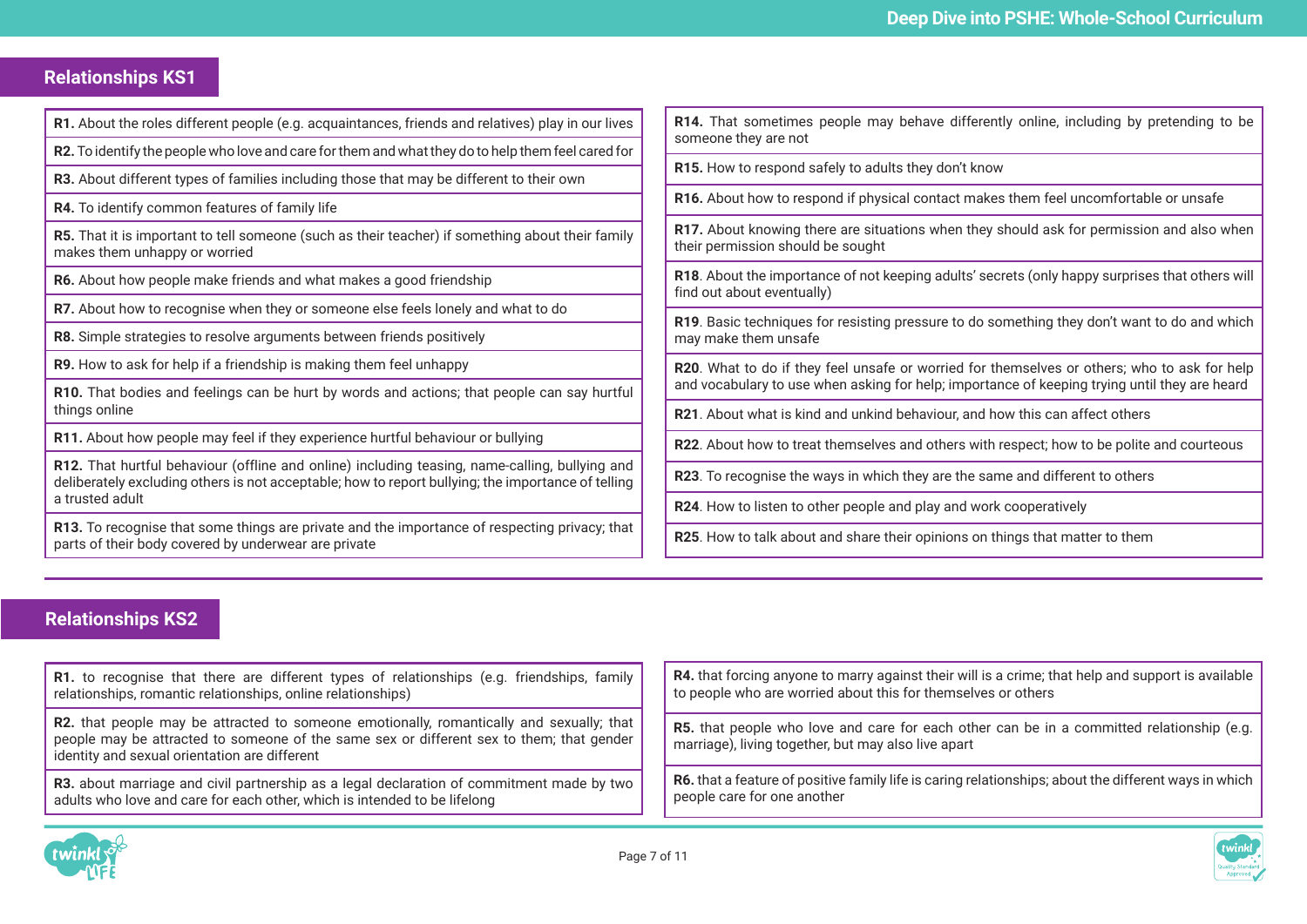**R7.** to recognise and respect that there are different types of family structure (including single parents, same-sex parents, step-parents, blended families, foster parents); that families of all types can give family members love, security and stability

**R8.** to recognise other shared characteristics of healthy family life, including commitment, care, spending time together; being there for each other in times of difficulty

**R9.** how to recognise if family relationships are making them feel unhappy or unsafe, and how to seek help or advice

**R10.** about the importance of friendships; strategies for building positive friendships; how positive friendships support wellbeing

**R11.** what constitutes a positive healthy friendship (e.g. mutual respect, trust, truthfulness, loyalty, kindness, generosity, sharing interests and experiences, support with problems and difficulties); that the same principles apply to online friendships as to face-to-face relationships

**R12.** to recognise what it means to 'know someone online' and how this differs from knowing someone face-to-face; risks of communicating online with others not known face-to-face

**R13.** the importance of seeking support if feeling lonely or excluded

**R14.** that healthy friendships make people feel included; recognise when others may feel lonely or excluded; strategies for how to include them

**R15.** strategies for recognising and managing peer influence and a desire for peer approval in friendships; to recognise the effect of online actions on others

**R16.** how friendships can change over time, about making new friends and the benefits of having different types of friends

**R17.** that friendships have ups and downs; strategies to resolve disputes and reconcile differences positively and safely

**R18**. to recognise if a friendship (online or offline) is making them feel unsafe or uncomfortable; how to manage this and ask for support if necessary

**R19**. about the impact of bullying, including offline and online, and the consequences of hurtful behaviour

**R20**. strategies to respond to hurtful behaviour experienced or witnessed, offline and online (including teasing, name-calling, bullying, trolling, harassment or the deliberate excluding of others); how to report concerns and get support

**R21**. about discrimination: what it means and how to challenge it

**R22**. about privacy and personal boundaries; what is appropriate in friendships and wider relationships (including online);



**R24**. how to respond safely and appropriately to adults they may encounter (in all contexts including online) whom they do not know

**R26**. about seeking and giving permission (consent) in different situations

**R27**. about keeping something confidential or secret, when this should (e.g. a birthday surprise that others will find out about) or should not be agreed to, and when it is right to break a confidence or share a secret

**R28**. how to recognise pressure from others to do something unsafe or that makes them feel uncomfortable and strategies for managing this

**R29**. where to get advice and report concerns if worried about their own or someone else's personal safety (including online)

**R30**. that personal behaviour can affect other people; to recognise and model respectful behaviour online

**R31**. to recognise the importance of self-respect and how this can affect their thoughts and feelings about themselves; that everyone, including them, should expect to be treated politely and with respect by others (including when online and/or anonymous) in school and in wider society; strategies to improve or support courteous, respectful relationships

**R32.** about respecting the differences and similarities between people and recognising what they have in common with others e.g. physically, in personality or background

**R33**. to listen and respond respectfully to a wide range of people, including those whose traditions, beliefs and lifestyle are different to their own

**R34**. how to discuss and debate topical issues, respect other people's point of view and constructively challenge those they disagree with



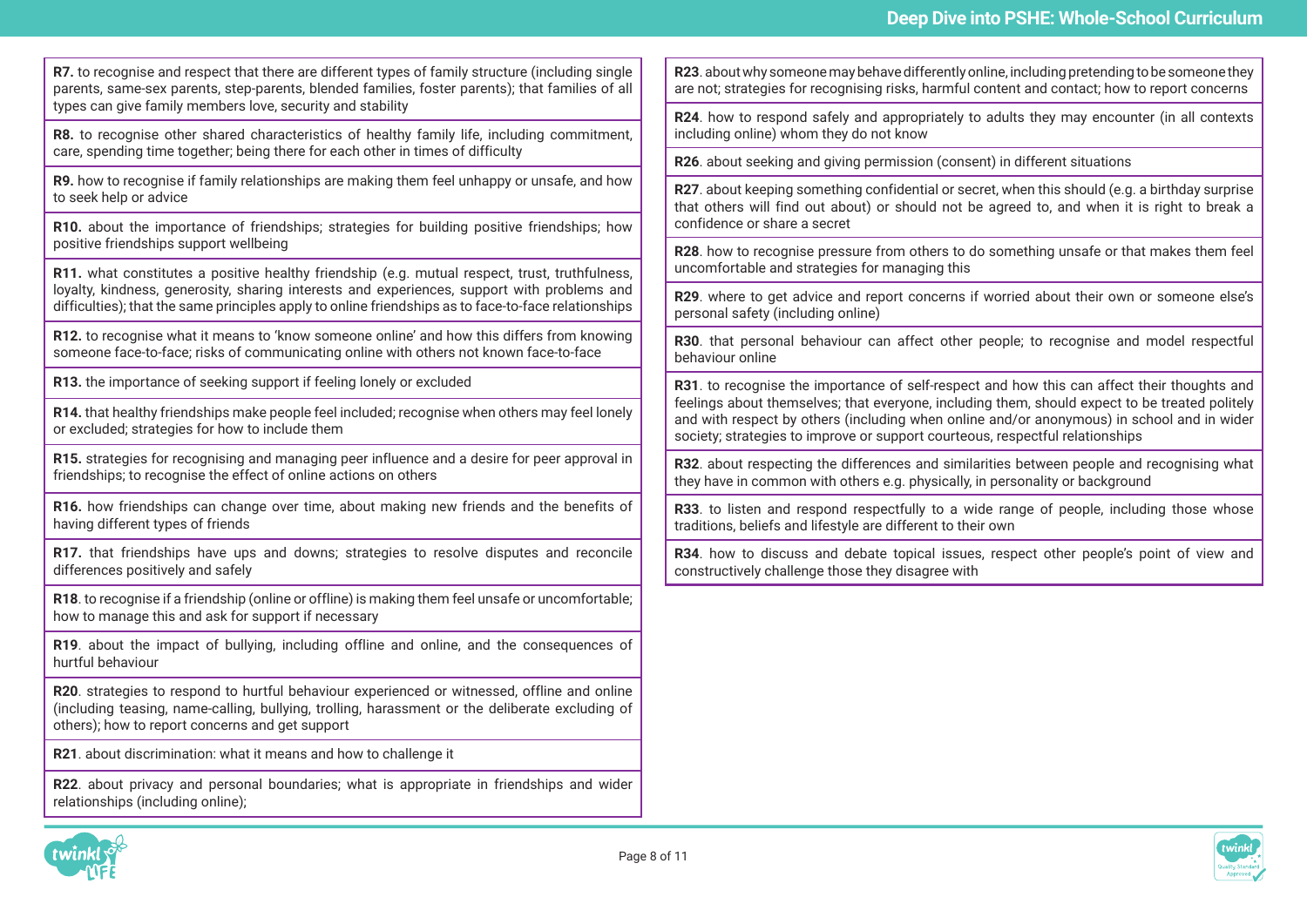# **Living in the Wider World KS1**

**L1.** about what rules are, why they are needed, and why different rules are needed for different situations

L2. how people and other living things have different needs; about the responsibilities of caring for them

- **L3.** about things they can do to help look after their environment
- **L4.** about the different groups they belong to

**L5.** about the different roles and responsibilities people have in their community

**L6.** to recognise the ways they are the same as, and different to, other people

L7. about how the internet and digital devices can be used safely to find things out and to communicate with others

**L8.** about the role of the internet in everyday life

**L9.** that not all information seen online is true **L10.** what money is; forms that money comes in; that money comes from different sources **L11.** that people make different choices about how to save and spend money **L12.** about the difference between needs and wants; that sometimes people may not always be able to have the things they want **L13.** that money needs to be looked after; different ways of doing this **L14.** that everyone has different strengths **L15.** that jobs help people to earn money to pay for things **L16.** different jobs that people they know or people who work in the community do

**L17.** about some of the strengths and interests someone might need to do different jobs

# **Living in the Wider World KS2**

| L1. to recognise reasons for rules and laws; consequences of not adhering to rules and laws                                                                                                                    | L9. about stereotypes; how they can negatively influence behaviours and attitudes towards<br>others; strategies for challenging stereotypes                     |  |
|----------------------------------------------------------------------------------------------------------------------------------------------------------------------------------------------------------------|-----------------------------------------------------------------------------------------------------------------------------------------------------------------|--|
| L2. to recognise there are human rights, that are there to protect everyone                                                                                                                                    | L10. about prejudice; how to recognise behaviours/actions which discriminate against others;<br>ways of responding to it if witnessed or experienced            |  |
| L3. about the relationship between rights and responsibilities                                                                                                                                                 |                                                                                                                                                                 |  |
| L4. the importance of having compassion towards others; shared responsibilities we all have<br>for caring for other people and living things; how to show care and concern for others                          | L11. recognise ways in which the internet and social media can be used both positively<br>and negatively                                                        |  |
| L5. ways of carrying out shared responsibilities for protecting the environment in school and<br>at home; how everyday choices can affect the environment (e.g. reducing, reusing, recycling;<br>food choices) | L12. how to assess the reliability of sources of information online; and how to make safe,<br>reliable choices from search results                              |  |
|                                                                                                                                                                                                                | L13. about some of the different ways information and data is shared and used online, including                                                                 |  |
| L6. about the different groups that make up their community; what living in a community means                                                                                                                  | for commercial purposes                                                                                                                                         |  |
| L7. to value the different contributions that people and groups make to the community                                                                                                                          | L14. about how information on the internet is ranked, selected and targeted at specific<br>individuals and groups; that connected devices can share information |  |
| L8. about diversity: what it means; the benefits of living in a diverse community; about valuing<br>diversity within communities                                                                               | L15. recognise things appropriate to share and things that should not be shared on social<br>media; rules surrounding distribution of images                    |  |



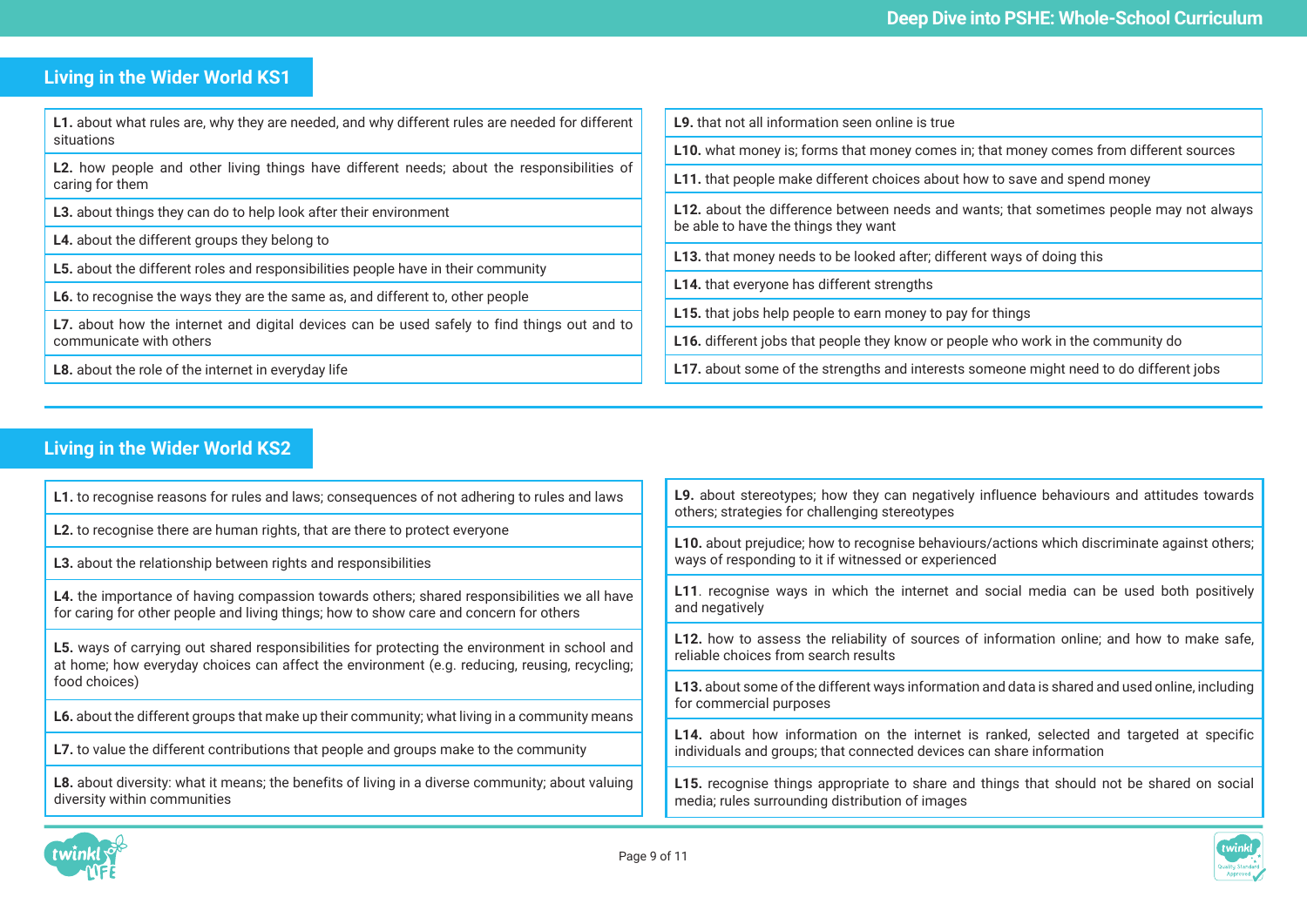**L16.** about how text and images in the media and on social media can be manipulated or invented; strategies to evaluate the reliability of sources and identify misinformation

**L17.** about the different ways to pay for things and the choices people have about this

L18. to recognise that people have different attitudes towards saving and spending money; what influences people's decisions; what makes something 'good value for money'

**L19.** that people's spending decisions can affect others and the environment (e.g. Fair trade, buying single-use plastics, or giving to charity)

**L20.** to recognise that people make spending decisions based on priorities, needs and wants

**L21.** different ways to keep track of money

**L22.** about risks associated with money (e.g. money can be won, lost or stolen) and ways of keeping money safe

**L23.** about the risks involved in gambling; different ways money can be won or lost through gambling-related activities and their impact on health, wellbeing and future aspirations

**L24.** to identify the ways that money can impact on people's feelings and emotions

L25. to recognise positive things about themselves and their achievements; set goals to help achieve personal outcomes

L26. that there is a broad range of different jobs/careers that people can have; that people often have more than one career/type of job during their life

L27. about stereotypes in the workplace and that a person's career aspirations should not be limited by them

**L28.** about what might influence people's decisions about a job or career (e.g. personal interests and values, family connections to certain trades or businesses, strengths and qualities, ways in which stereotypical assumptions can deter people from aspiring to certain jobs)

L29. that some jobs are paid more than others and money is one factor which may influence a person's job or career choice; that people may choose to do voluntary work which is unpaid

L30. about some of the skills that will help them in their future careers e.g. teamwork, communication and negotiation

L31. to identify the kind of job that they might like to do when they are older

L32. to recognise a variety of routes into careers (e.g. college, apprenticeship, university)

The non-statutory **[Citizenship Programme of Study for Key Stages 1 and 2](https://assets.publishing.service.gov.uk/government/uploads/system/uploads/attachment_data/file/402173/Programme_of_Study_KS1_and_2.pdf)** is largely covered by the Living in the Wider World Outcomes from the PSHE Association Programme of Study. To ensure full coverage of the non-statutory guidance for Citizenship, **[Twinkl Life's Scheme](https://www.twinkl.co.uk/resources/twinkl-life/pshce-twinkl-life/guides-pshce-twinkl-life) [of Work for PSHE and Citizenship](https://www.twinkl.co.uk/resources/twinkl-life/pshce-twinkl-life/guides-pshce-twinkl-life)** also covers the following objective from the Citizenship Programme of Study:

**Cg.** what democracy is, and about the basic institutions that support it locally and nationally